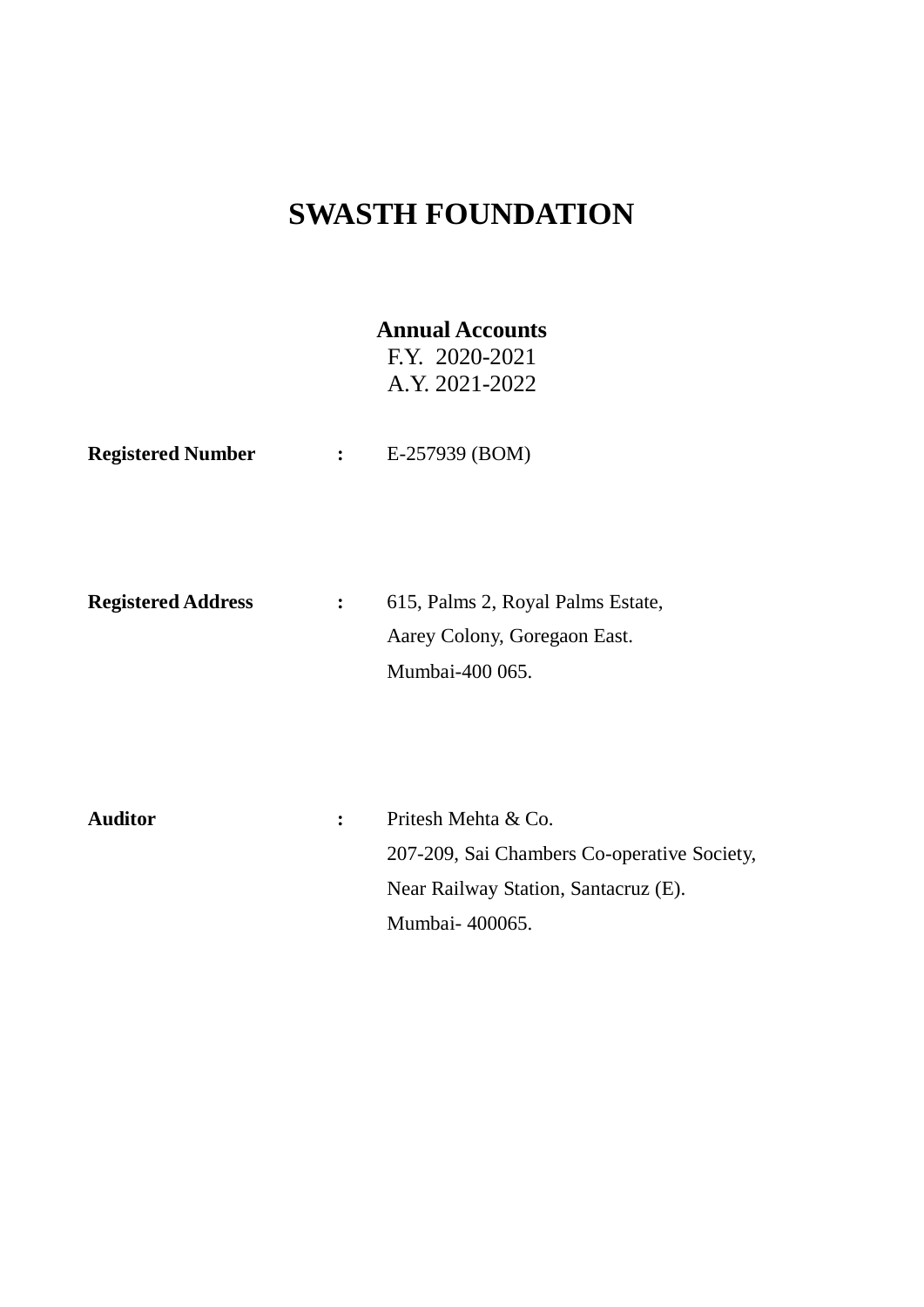# The Bombay Public Trusts Act,1950. Schedule - VIII [Vide Rule 17(1)] Name - SWASTH FOUNDATION [E-25739(Bom)]

**BALANCE SHEET AS ON 31 MARCH 2021** 

|                                | 30-Mar-20 FUNDS AND LIABILITIES                                                    |             | 31-Mar-21   |             | 30-Mar-20 PROPERTY AND ASSETS                                                            |                       | 31-Mar-21           |
|--------------------------------|------------------------------------------------------------------------------------|-------------|-------------|-------------|------------------------------------------------------------------------------------------|-----------------------|---------------------|
|                                | TRUST FUNDS OR CORPUS                                                              |             |             |             | <b>IMMOVABLE PROPERTIES</b>                                                              |                       |                     |
|                                | 8,30,242 Balance as per last Balance Sheet                                         | 8,30,242    |             |             | Balance as per last Balance Sheet                                                        |                       |                     |
|                                | Add: Corpus Donations (Schedule IV)                                                | 52,00,000   |             |             | Add: Purchases during the year                                                           |                       |                     |
| 8,30,242                       |                                                                                    |             | 60,30,242   |             |                                                                                          |                       |                     |
|                                | OTHER EARMARKED FUNDS                                                              |             |             |             | Less: Sales during the year                                                              |                       |                     |
|                                | Created under the provisions of the Trust Deed, scheme or income)                  |             |             |             | Depreciation upto date                                                                   |                       |                     |
|                                | Depreciation Fund<br>Sinking Fund                                                  |             |             |             | <b>INVESTMENTS</b>                                                                       |                       |                     |
|                                | Reserve Fund                                                                       |             |             |             |                                                                                          |                       |                     |
|                                | Any Other Fund                                                                     |             |             |             | <b>MOVABLE ASSETS</b>                                                                    |                       |                     |
|                                |                                                                                    |             |             |             |                                                                                          |                       |                     |
|                                | <b>LOANS (Secured or unsecured)</b>                                                |             |             |             | LOANS (Secured or unsecured)                                                             |                       |                     |
|                                | From Trustee                                                                       |             |             |             | Loans scholarships                                                                       |                       |                     |
|                                | From Others                                                                        |             |             |             | Other loans<br>Earmarked Project Receivable                                              |                       |                     |
|                                | For Advances                                                                       |             |             |             |                                                                                          |                       |                     |
|                                | 1,06,081 For Earmarked Project Payable (PUKAR)                                     | 1,06,081    |             |             | To Employees                                                                             |                       |                     |
|                                | 76,21,710 For Earmarked Projects (Schedule I)                                      | 1,90,97,470 |             |             | To Contractor                                                                            |                       |                     |
|                                | 57,17,261 For Sundry Credit Balances                                               | 37, 33, 455 |             |             | To Lawyers                                                                               |                       |                     |
| 1,34,45,052                    |                                                                                    |             | 2,29,37,006 |             | 25,16,770 To Others                                                                      | 13,57,056             |                     |
|                                |                                                                                    |             |             | 25,16,770   |                                                                                          |                       | 13,57,056           |
|                                | <b>INCOME AND EXPENDITURE A/C</b><br>3,33,35,657 Balance as per last Balance Sheet | 2,39,34,283 |             |             | <b>INCOME OUTSTANDING</b><br>Rent                                                        |                       |                     |
|                                | Less: Appropriation, if any                                                        |             |             | 3,62,611    | Interest Receivable From SBI                                                             | 4,43,138              |                     |
|                                | (94,00,974) Add:- Surplus for the year                                             | 81,76,041   |             | 26,20,549   | <b>TDS</b>                                                                               | 27,04,335             |                     |
|                                | 400 Less:- Earmarked Interest(SRTT)                                                |             |             | 29,83,160   |                                                                                          |                       | 31,47,473           |
|                                |                                                                                    |             | 3,21,10,324 |             |                                                                                          |                       |                     |
| 2,39,34,283                    |                                                                                    |             |             |             | <b>INVENTORY IN HAND</b>                                                                 |                       |                     |
|                                |                                                                                    |             |             |             |                                                                                          |                       |                     |
|                                |                                                                                    |             |             |             | <b>CASH AND BANK BALANCE</b>                                                             |                       |                     |
|                                |                                                                                    |             |             |             | <b>Bank Balances in Saving Account</b><br>3,66,604 State Bank of India - Domestic Common | 24,81,749             |                     |
|                                |                                                                                    |             |             | 1,03,205    | State Bank of India - Domestic DIV                                                       | 87,677                |                     |
|                                |                                                                                    |             |             | 5,444       | Kotak Mahindra Bank                                                                      | 5,639                 |                     |
|                                |                                                                                    |             |             | 1,50,99,760 | State Bank of India - FCRA Common                                                        | 1,88,46,227           |                     |
|                                |                                                                                    |             |             | 1,19,274    | State Bank of India - FCRA DIV                                                           | 729                   |                     |
|                                |                                                                                    |             |             | 958         | State Bank of India - TET                                                                | 1,07,820              |                     |
|                                |                                                                                    |             |             | 2,201       | State Bank of India - SRTT                                                               | 1,192                 |                     |
|                                |                                                                                    |             |             | 1,56,97,446 | State Bank of India – FCRA-Delhi                                                         | 51,11,549             | 2,66,42,582         |
|                                |                                                                                    |             |             |             | <b>Bank Balances in Fixed Deposits</b>                                                   |                       |                     |
|                                |                                                                                    |             |             | 1,64,98,224 | FD Sweep A/c in SBI                                                                      | 2,93,09,250           |                     |
|                                |                                                                                    |             |             |             | Kotak Mahindra Bank                                                                      |                       |                     |
|                                |                                                                                    |             |             |             |                                                                                          |                       | 2,93,09,250         |
|                                |                                                                                    |             |             | 1,64,98,224 |                                                                                          |                       |                     |
|                                |                                                                                    |             |             | 5,13,977    | <b>Cash in Hand</b><br><b>Cheques in Hand</b>                                            | 6,21,211              | 6,21,211            |
|                                |                                                                                    |             |             |             |                                                                                          |                       |                     |
| 3,82,09,577 TOTAL              |                                                                                    |             | 6,10,77,572 | 3,82,09,577 | <b>TOTAL</b>                                                                             |                       | 6,10,77,572         |
| As per our report of even date |                                                                                    |             |             |             |                                                                                          |                       |                     |
|                                |                                                                                    |             |             |             |                                                                                          |                       |                     |
| For Pritesh Mehta & Co         |                                                                                    |             |             |             | For Swasth Foundation                                                                    | For Swasth Foundation |                     |
| <b>Chartered Accountants</b>   |                                                                                    |             |             |             | Digitally signed by                                                                      |                       |                     |
|                                | Digitally signed by<br>Pritesh Ashwin Mehta                                        |             |             |             | Sundeep Digitally Signew<br><b>GARIMA</b>                                                |                       | Digitally signed by |
| Pritesh                        | DN: cn=Pritesh Ashwin<br>Mehta c=IN o=Personal                                     |             |             |             | Date: 2021.12.31                                                                         | <b>GARIMA KAPILA</b>  |                     |
| Ashwin                         | Reason: I am the author<br>of this document                                        |             |             | Kapila      | <b>KAPILA</b><br>12:53:48 +05'30'                                                        |                       | Date: 2021.12.31    |
| Mehta                          | Location<br>Date: 2021-12-31                                                       |             |             |             |                                                                                          | 12:54:13 +05'30'      |                     |
|                                | 13:17+05:30                                                                        |             |             |             | Trustee<br><b>Trustee</b>                                                                |                       |                     |
| PRITESH MEHTA                  |                                                                                    |             |             |             |                                                                                          |                       |                     |
| (Proprietor)                   |                                                                                    |             |             |             | Place - Mumbai                                                                           |                       |                     |
| Place - Mumbai                 |                                                                                    |             |             |             | Dated: 02 December 2021                                                                  |                       |                     |
| Dated: 02 December 2021        |                                                                                    |             |             |             |                                                                                          |                       |                     |

UDIN : 21049593AAABPI8665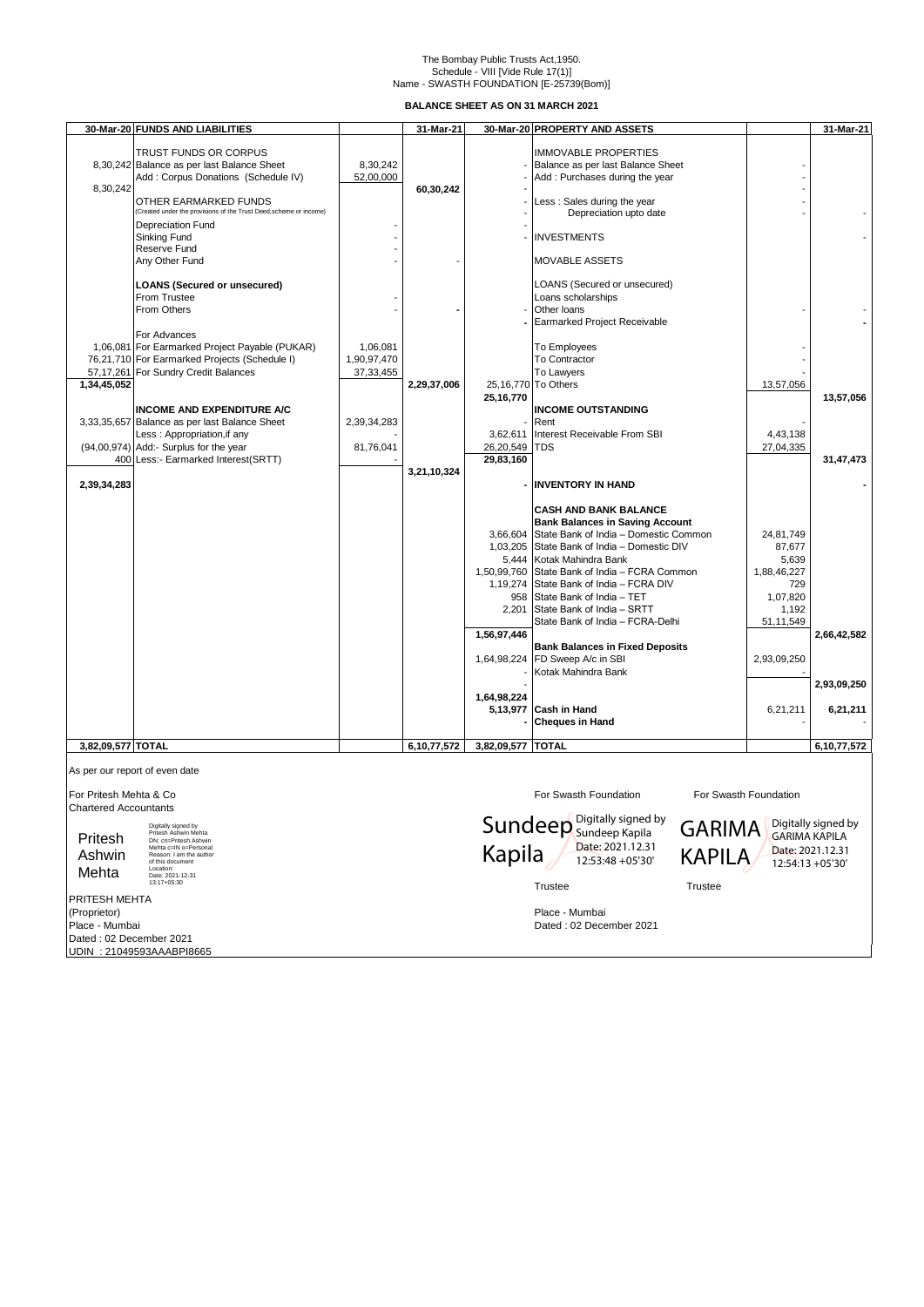#### Name - SWASTH FOUNDATION [E-25739(Bom)] The Bombay Public Trusts Act,1950. Schedule - IX [Vide Rule 17(1)]

**INCOME & EXPENDITURE ACCOUNT FROM FOR THE YEAR ENDED 31 MARCH 2021** 

|                        | 30-Mar-20 EXPENDITURE                           | 31-Mar-21   | 30-Mar-20 INCOME |                                                  |                         | 31-Mar-21   |
|------------------------|-------------------------------------------------|-------------|------------------|--------------------------------------------------|-------------------------|-------------|
|                        |                                                 |             |                  |                                                  |                         |             |
|                        | To Expenditure in respect of Properties         |             |                  | By Rent (accrued / realised)                     |                         |             |
|                        | Rates, taxes, cesses                            |             |                  | By Interest (accrued / realised)                 |                         |             |
|                        |                                                 |             |                  | On TDS refund                                    |                         |             |
|                        | Insurance                                       |             |                  | On Securities                                    |                         |             |
|                        | Depreciation                                    |             |                  | On Loans to Employees                            |                         |             |
|                        | Other expenses                                  |             |                  | 2,69,283 On Other Interest Income                | (54, 386)               |             |
|                        |                                                 |             |                  | 1,64,084 On Savings Bank                         | 6,43,017                |             |
|                        |                                                 |             |                  | 13,10,560 On Fixed deposits                      | 9,44,625                |             |
|                        | To Establishment Expenses                       |             |                  | 1,46,808   TDS on Bank Interest                  | 83,786                  | 16,17,042   |
|                        | <b>Professional Tax</b>                         |             |                  | <b>By Dividend</b>                               |                         |             |
| 45,80,871              | Admin Expenses (Schedule III)                   | 36,54,063   |                  | By Donations in cash or kind (Schedule II)       |                         |             |
|                        | <b>IT Development</b>                           |             |                  | 71,72,886 Received From Public Trust & Dharmadas | 15,73,186               |             |
| 33,52,320              | To Remuneration to Trustees                     | 21,95,400   |                  | 53.35.964 Received From Other Indian Donors      | 1,85,91,304             |             |
|                        | To Remuneration to the head of the math         |             |                  | 2,60,50,542 Received From Foreign Donors         | 2,60,80,605 4,62,45,095 |             |
|                        |                                                 |             |                  |                                                  |                         |             |
|                        | To Legal Expenses                               | 92,500      |                  | - Income from Camp                               |                         |             |
|                        | 23.600 To Audit Fees                            | 23,600      |                  | 1,62,43,041 Clinical Income                      |                         | 67,86,537   |
|                        | To Contribution and fees                        |             |                  | <b>Professional Fees</b>                         |                         |             |
|                        | To Amount written off                           |             |                  | Sundry Income                                    |                         |             |
|                        | (a) Bad debts                                   |             |                  | By Transfer from Reserve                         |                         |             |
|                        | (b) Loan Scholarships                           |             |                  |                                                  |                         |             |
|                        | (c) Irrecoverable rents                         |             |                  |                                                  |                         |             |
|                        | (d) Other items                                 |             |                  |                                                  |                         |             |
|                        | To Miscellaneous Expenses                       |             |                  |                                                  |                         |             |
|                        | To Depreciation                                 |             |                  |                                                  |                         |             |
|                        | To Transfer to Reserve or Specific Funds        |             |                  |                                                  |                         |             |
|                        | To Expenditure on objects of the Trust          |             |                  |                                                  |                         |             |
|                        | (a) Religious                                   |             |                  |                                                  |                         |             |
|                        | (b) Educational                                 |             |                  |                                                  |                         |             |
| 5,81,37,351            | (c) Medical Relief (Schedule III)               | 4,05,07,070 |                  |                                                  |                         |             |
|                        | (d) Relief of poverty                           |             |                  |                                                  |                         |             |
|                        | (e) Other charitable objects                    |             |                  |                                                  |                         |             |
|                        |                                                 |             |                  |                                                  |                         |             |
|                        | (94,00,974) To Surplus Carried to Balance Sheet | 81,76,041   |                  |                                                  |                         |             |
|                        |                                                 |             |                  |                                                  |                         |             |
| 5,66,93,168 TOTAL      |                                                 | 5,46,48,674 | 5,66,93,168      | <b>TOTAL</b>                                     |                         | 5,46,48,674 |
|                        |                                                 |             |                  |                                                  |                         |             |
|                        | As per our report of even date                  |             |                  |                                                  |                         |             |
| For Pritesh Mehta & Co |                                                 |             |                  | For Swasth Foundation                            | For Swasth Foundation   |             |
| Chartered Accountants  |                                                 |             |                  |                                                  |                         |             |

red Ac

Pritesh Ashwin Mehta Digitally signed by Pritesh<br>Ashwin Mehta<br>DN: cn=Pritesh Ashwin<br>Mehta c=IN o=Personal<br>Reason: I am the author<br>of this document<br>Location:<br>Date: 2021-12-31<br>13:18+05:30

PRITESH MEHTA Trustee Trustee Trustee Trustee Trustee Trustee Trustee Trustee Trustee (Proprietor) Dated : 02 December 2021 Dated : 02 December 2021 UDIN : 21049593AAABPI8665





Digitally signed by GARIMA KAPILA Date: 2021.12.31 12:55:07 +05'30'

Place - Mumbai<br>Dated : 02 December 2021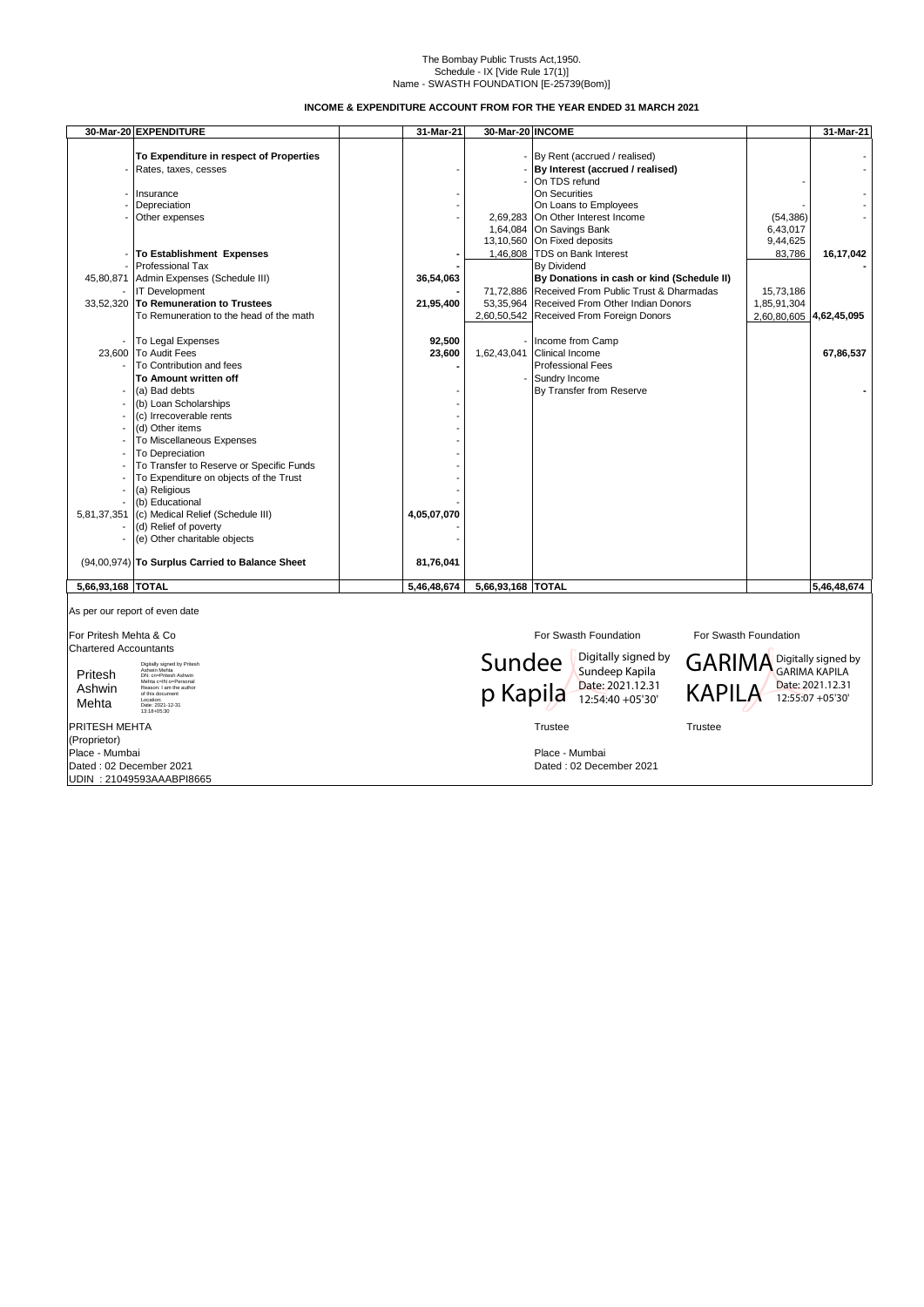| <b>Received From Public Trust &amp; Dharmadas</b> |                    |
|---------------------------------------------------|--------------------|
| <b>Name of Donor</b>                              | <b>Amount (Rs)</b> |
| <b>Tata Education Trust</b>                       | 14,09,161          |
| <b>Sir Ratan Tata Trust</b>                       | 92,225             |
| Jametji Tata Trust                                | 50,545             |
| <b>Tata Education Development Trust</b>           | 21,255             |
| <b>Total</b>                                      | 15,73,186          |
|                                                   |                    |
| <b>Received From Other Indian Donors</b>          |                    |
| <b>Name of Donor</b>                              | <b>Amount (Rs)</b> |
| <b>Give Foundation INDIA</b>                      | 59,02,453          |
| Harish & Bina Shah Foundation                     | 50,00,000          |
| <b>Other Indian Donors</b>                        | 32,98,987          |
| L&T Hydrocarbon Engineering Limited               | 21,08,310          |
| <b>Warburg Pincus India Private Limited</b>       | 12,00,000          |
| L&T Sapura Shipping Pvt Ltd                       | 5,41,957           |
| <b>ITHENA Technologies Private Limited</b>        | 4,90,000           |
| Indo Japan Industry                               | 49,597             |
| <b>Total</b>                                      | 1,85,91,304        |
|                                                   |                    |
| <b>Received From Foreign Donors</b>               |                    |
| Give 2 Asia                                       | 85,95,504          |
| <b>GMSP - God My Silent Partner</b>               | 38,98,348          |
| <b>Give Foundation US</b>                         | 31,63,133          |
| Nomura Services India Private Limited             | 26, 25, 550        |
| Akamai Foundation, Inc.                           | 21,91,003          |
| McKinsey & Company Inc                            | 15,60,000          |
| <b>FIL Foundation</b>                             | 12,48,151          |
| The UK Online Giving Foundation                   | 11,94,608          |
| Nomura Fixed Income Securities Private Limited    | 10,14,080          |
| The Soondra Foundation                            | 4,39,922           |
| <b>Other Foreign Donors</b>                       | 76,753             |
| Nomura International Hong Kong Limited            | 53,550             |
| <b>General Atlantic Private Limited</b>           | 20,002             |
| <b>Total</b>                                      | 2,60,80,605        |
|                                                   |                    |
| <b>Grand Total</b>                                | 4,62,45,095        |

### **Schedule II – By Donations in Cash or Kind**

Sundeep Kapila Digitally signed by Sundeep Kapila Date: 2021.12.31 12:55:29 +05'30'

GARIMA KAPILA

Digitally signed by GARIMA KAPILA Date: 2021.12.31 12:56:01 +05'30'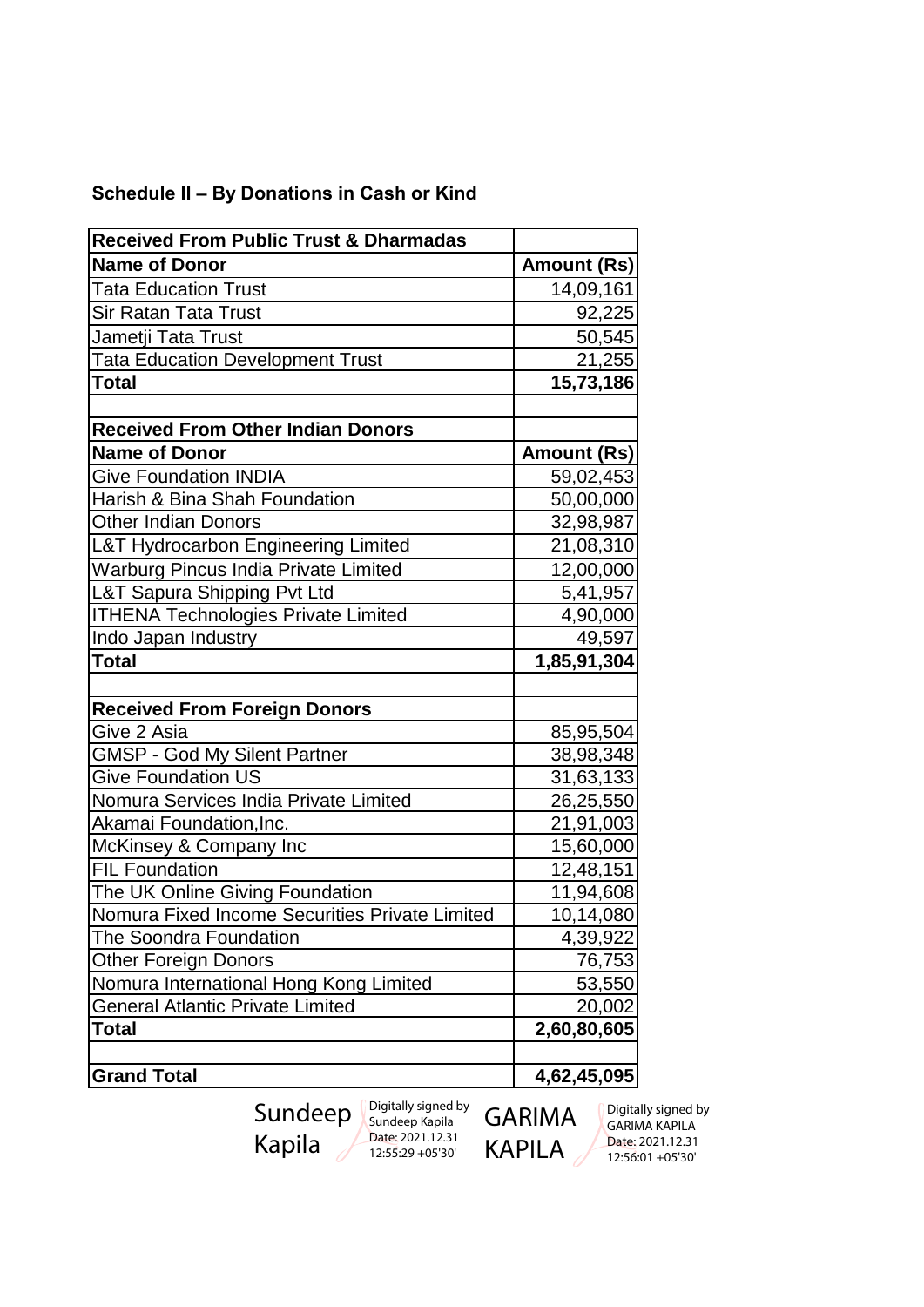#### **Schedule I – Earmarked Funds**

| <b>SN</b>         | Name of Entity who has given Funds             | <b>Opening</b><br><b>Balance</b> | <b>Receipt</b> | <b>Utilisation</b> | <b>Total Unutilised</b><br><b>Earmarked Funds</b> |
|-------------------|------------------------------------------------|----------------------------------|----------------|--------------------|---------------------------------------------------|
|                   | Akamai Foundation                              |                                  | 78,32,855      | 21,91,003          | 56,41,852                                         |
| $\mathcal{P}$     | <b>General Atlantic Private Limited</b>        |                                  | 51,50,000      |                    | 51,50,000                                         |
| 3                 | Give 2 Asia                                    | 70,92,412                        | 15,03,092      | 85,95,504          |                                                   |
| 4                 | <b>IIFLW CSR Foundation</b>                    |                                  | 20,00,000      |                    | 20,00,000                                         |
| 5                 | Jametji Tata Trust                             | 50,545                           |                | 50.545             |                                                   |
| 6                 | L&T Hydrocarbon Engineering Limited            | 1,08,310                         | 20,00,000      | 21,08,310          |                                                   |
|                   | Nomura Services India Pvt Ltd                  |                                  | 51,90,155      | 26,25,550          | 25,64,605                                         |
| 8                 | Nomura Fixed Income Securities Private Limited |                                  | 10,14,080      | 10,14,080          |                                                   |
| 9                 | Sir Ratan Tata Trust                           | 1,01,571                         |                | 92,225             | 9,346                                             |
| 10                | <b>Tata Education Trust</b>                    | 93,424                           |                | 14,09,161          | (13, 15, 737)                                     |
| 11                | <b>Tata Education Development Trust</b>        | 1,75,448                         | 54,386         | 2,29,834           |                                                   |
| $12 \overline{ }$ | Warburg Pincus India Private Limited           |                                  | 12,00,000      | 12,00,000          |                                                   |
| 13                | <b>FIL Foundation</b>                          |                                  | 62,95,555      | 12,48,151          | 50,47,404                                         |
|                   | Total                                          | 76,21,710                        | 3,22,40,123    | 2,07,64,363        | 1,90,97,470                                       |

**Sundeep** Kapila

Digitally signed by Sundeep Kapila Date: 2021.12.31 12:56:23 +05'30' GARIMA **KAPILA** 

Digitally signed by GARIMA KAPILA Date: 2021.12.31 12:56:42 +05'30'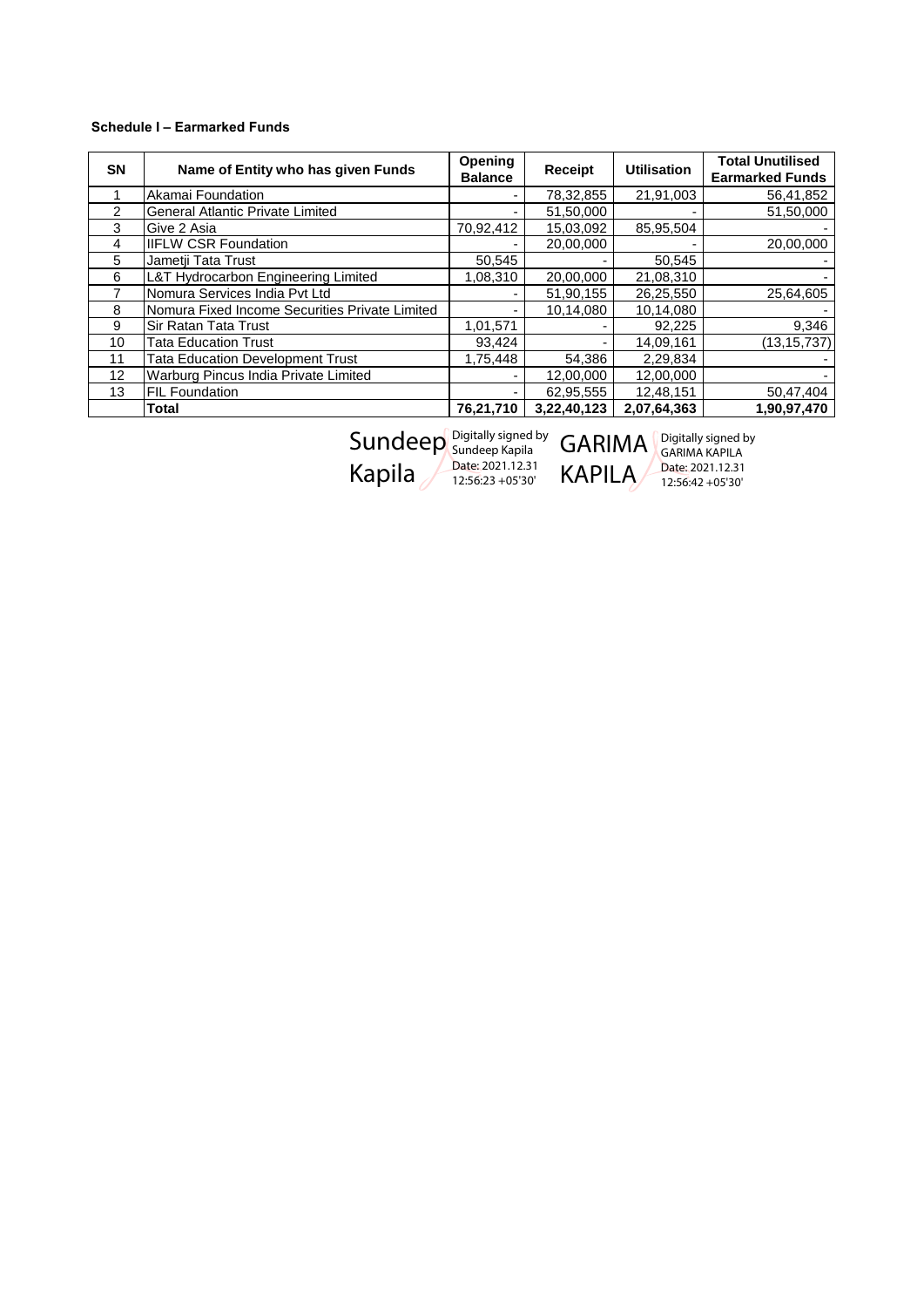| Schedule III - Expenses towards Medical Relief |              |              |  |  |  |
|------------------------------------------------|--------------|--------------|--|--|--|
|                                                |              |              |  |  |  |
| <b>Particulars</b>                             | Amount (Rs.) | Amount (Rs.) |  |  |  |
| <b>Admin &amp; Office Expenses</b>             |              |              |  |  |  |
| <b>Salaries</b>                                | 13,65,024    |              |  |  |  |
| <b>IT Services</b>                             | 7,81,679     |              |  |  |  |
| <b>Staff Engagement and Welfare</b>            | 5,20,970     |              |  |  |  |
| <b>Professional Fees</b>                       | 3,04,399     |              |  |  |  |
| Rent                                           | 2,34,826     |              |  |  |  |
| <b>Utilities</b>                               | 1,63,074     |              |  |  |  |
| Printing and Stationery                        | 1,00,941     |              |  |  |  |
| <b>General Administration</b>                  | 62,916       |              |  |  |  |
| <b>Miscellaneous Expenses</b>                  | 61,390       |              |  |  |  |
| <b>Travelling, Communication and Food</b>      | 38,293       |              |  |  |  |
| <b>Brokerage</b>                               | 12,000       |              |  |  |  |
| <b>Bank Charges</b>                            | 8,551        | 36,54,063    |  |  |  |
|                                                |              |              |  |  |  |
| <b>Program Expenses</b>                        |              |              |  |  |  |
| <b>Salaries</b>                                | 1,09,74,356  |              |  |  |  |
| Rent                                           | 66,82,209    |              |  |  |  |
| PPE Kit for Covid Relief                       | 49,65,458    |              |  |  |  |
| <b>Professional Fees</b>                       | 39,53,813    |              |  |  |  |
| <b>Food for Covid Relief</b>                   | 33,26,252    |              |  |  |  |
| <b>Drugs and Consummables</b>                  | 32,64,885    |              |  |  |  |
| <b>Utilities</b>                               | 23,73,899    |              |  |  |  |
| <b>Travelling, Communication and Food</b>      | 18,48,960    |              |  |  |  |
| <b>Lab Services</b>                            | 17,54,719    |              |  |  |  |
| <b>Printing and Stationery</b>                 | 4,36,305     |              |  |  |  |
| <b>Medical Equipment</b>                       | 1,89,135     |              |  |  |  |
| <b>Marketing Expenses</b>                      | 1,70,924     |              |  |  |  |
| <b>Brokerage</b>                               | 1,41,500     |              |  |  |  |
| <b>Miscellaneous Expenses</b>                  | 1,28,603     |              |  |  |  |
| <b>Staff Engagement and Welfare</b>            | 1,11,116     |              |  |  |  |
| <b>Medicine Distribution Cost</b>              | 82,070       |              |  |  |  |
| <b>Research-Integrated Care Expenses</b>       | 50,000       |              |  |  |  |
| Data Entry Operator                            | 28,559       |              |  |  |  |
| <b>IT Services</b>                             | 24,307       | 4,05,07,070  |  |  |  |
|                                                |              |              |  |  |  |
| <b>TOTAL</b>                                   |              | 4,41,61,133  |  |  |  |

Sundee p Kapila Digitally signed by Sundeep Kapila Date: 2021.12.31 12:57:10 +05'30'

GARIMA KAPILA

Digitally signed by GARIMA KAPILA Date: 2021.12.31 12:57:29 +05'30'